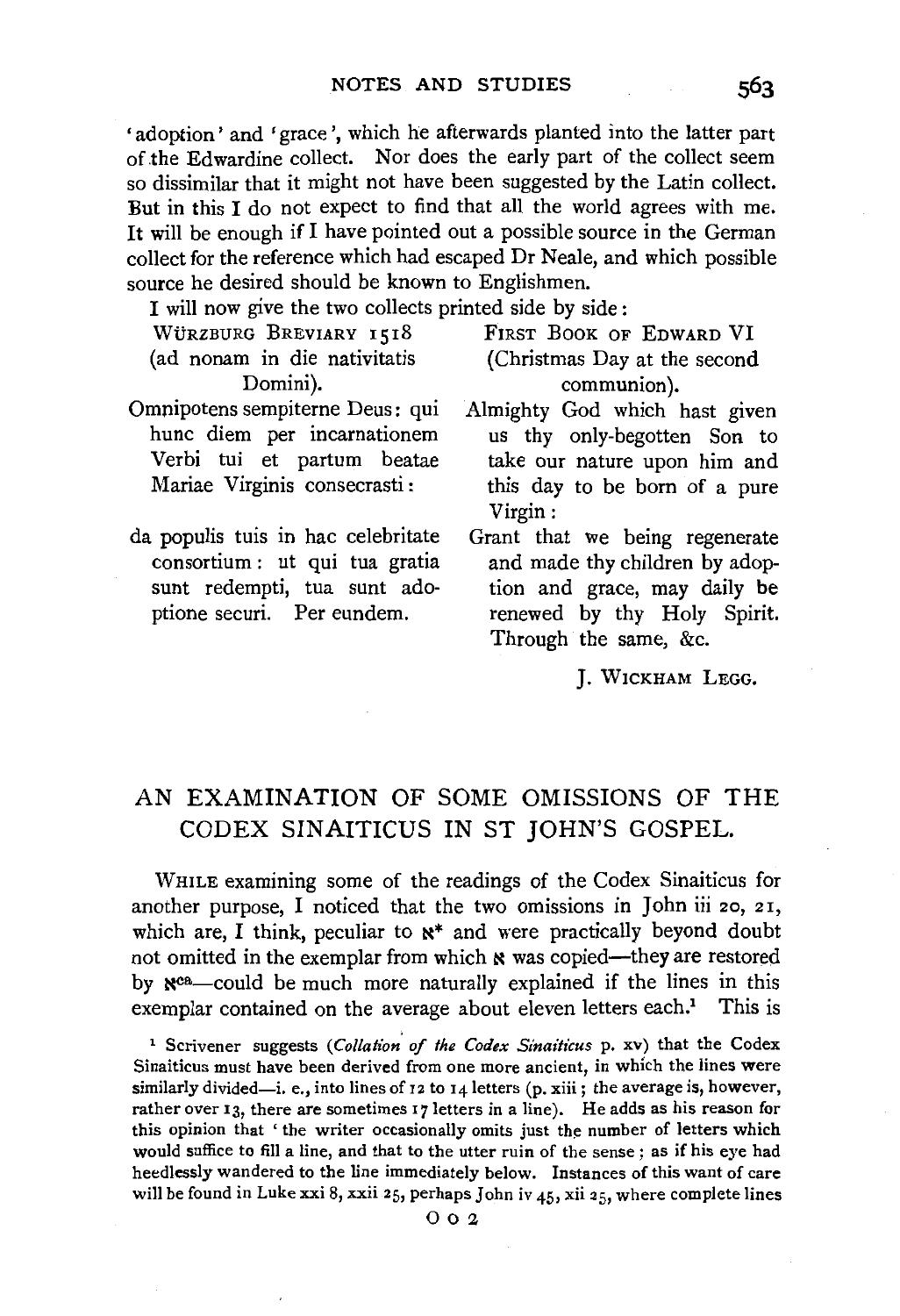easily seen if a restoration of the exemplar is made on this assumption as follows :--

 $(n)$  Jn. iii 20, 21:



τα έργα αύτου in line 12 is not the reading of B but it is of N<sup>ca</sup> and of L.

In the first omission  $x^*$  stands practically alone, in the second apparently quite alone.<sup>1</sup>

Before going any further, it is important to note that the measuring of lines by the number of letters they contain, however convenient, may be misleading, especially for those used to the long lines and divided words of a modern prose work. In an ancient prose work the division of the lines, and therefore the number of letters in each line, depended first• and chiefly on the horizontal space which the scribe decided to give to his writing-often very little, considering the size of the lettersand then on the way in which the syllable-divisions fell. Thus, if the

are omitted; John xix 26; Heb. xiii 18 (partly corrected); Apoc. xviii 16, xix 12, xxii 2, where the copyist passed in the middle of a line to the corresponding portion of the line below'. None of these instances is, however, in the least convincing. In Luke xxii 25 the reading of the exemplar of  $\aleph$  is very uncertain; in John xii 25 we have an omission of II or I2 letters ( $\phi v \lambda d \xi \epsilon \iota a \hat{v} \tau \hat{\eta} v$ ); in the passages from the Apocalypse of  $17$ ,  $17$  (or  $18$ ), and  $26$  (or fewer) letters respectively; while Luke xxi 8, John xix 26, and Heb. xiii 18 (John iv  $45$  is discussed below) are very puzzling, and rather suggest that causes of more kinds than one have been at work, a possibility which has always to be borne in mind. It is almost needless to add that we must be prepared for variety in the length of line of the original even between gospel and gospel and may even expect it between the various groups of books. *Ov-1m1Tw* (Scrivener *op. cit.* p. xiv) is, of course, the natural Greek division of the words-or should we say word--which we write *ove*  $\epsilon \sigma \tau \nu$  and similarly with many elisions.<br><sup>1</sup> Here as later the portions omitted by **x** are indicated by square brackets.

Homoeoteleuta at the ends of lines, which would help omissions, are underlined. I have used uncials, as I think they help the eye, and the common compendia.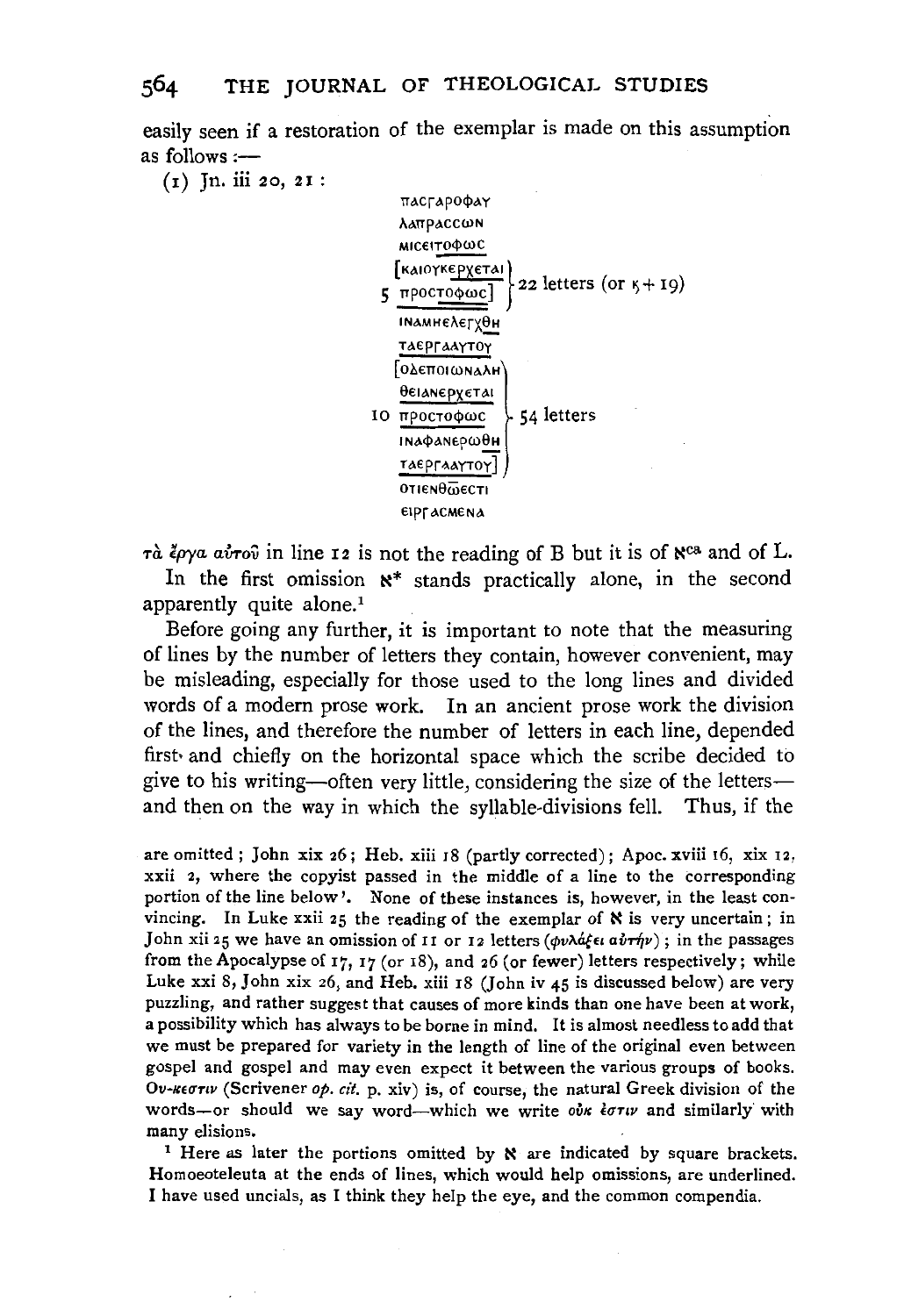space available was, as I think probable in the instance before us,1 a trifle over two inches and would contain on the average eleven letters, and if a syllable came to an end, say, at the tenth letter, the scribe might have to choose between ending the line there, leaving perhaps a vacant space, and including in the line the whole of the next syllable, and his choice would depend (I) on the thinness or otherwise of (say) the first ten letters, (2) on the length of the next syllable and the thinness or otherwise of the letters of which it was composed, and  $(3)$  on the way in which the division would affect ease of reading, a consideration by no means neglected by good scribes (see *infra,* p. 570). *Caeteris paribus,* a good scribe would prefer to end a line with a word; and some letters (for instance  $| \text{ or } A \rangle$  occupy less space normally than others or lend themselves more readily to a contracted space ( $_0$ , for instance, or the combination  $_4\gamma$ ).

The other instances in the Gospel according to St John may be given in the order in which they occur.

 $(a)$  Jn. iii  $3:$ 

t\TI€Kp10HOIC  $[$ **KEITTENAYTW** $]$ **AMHNAMHNλεΓω** 

 $N^*$  apparently alone omits these 12 letters (or  $5 + 9$ ).  $N^{ca}$  corrects. Note arroo,  $\lambda \epsilon \Gamma \omega$ .

 $(3)$  In. iv  $5$ :

 $\Delta$ lath $C$ CAMAPIAC [ €PX€Tt\IOYN €1CTIOAINTHC  $\text{Camap}$ "€roM€NHN

 $N^*$  apparently alone omits these 29 (or 28) letters;  $N^a$  restores; proper names prefer a line to themselves.

 $(4)$  Jn. iv  $45$ :

 $\omega$ COYNH $\lambda$ θεΝ  $E$ Ι CΤΗΝΓΑλΙλΑΙ an[€**AEZANTO** *αγτ***ΟΝΟΙΓΑλΙλΑΙ**] 01εωρ<sub>ακοτες</sub>

 $\mathbb{R}^*$  apparently alone attests this omission of 22 (or rather 24) letters;<br>yes nothing approach with the addition of  $\pi/\gamma$  after *boogkores*. Nca restores apparently with the addition of  $\pi\acute{\alpha}\nu\tau\alpha$  after *<i>¿wpak6TES*.

<sup>1</sup> This is on the assumption that the letters in the exemplar were about the size of those of N. In suggesting a reading of the exemplar of N I have been guided mainly by the reading of its later hands or by the reading of manuscripts which often go with it elsewhere.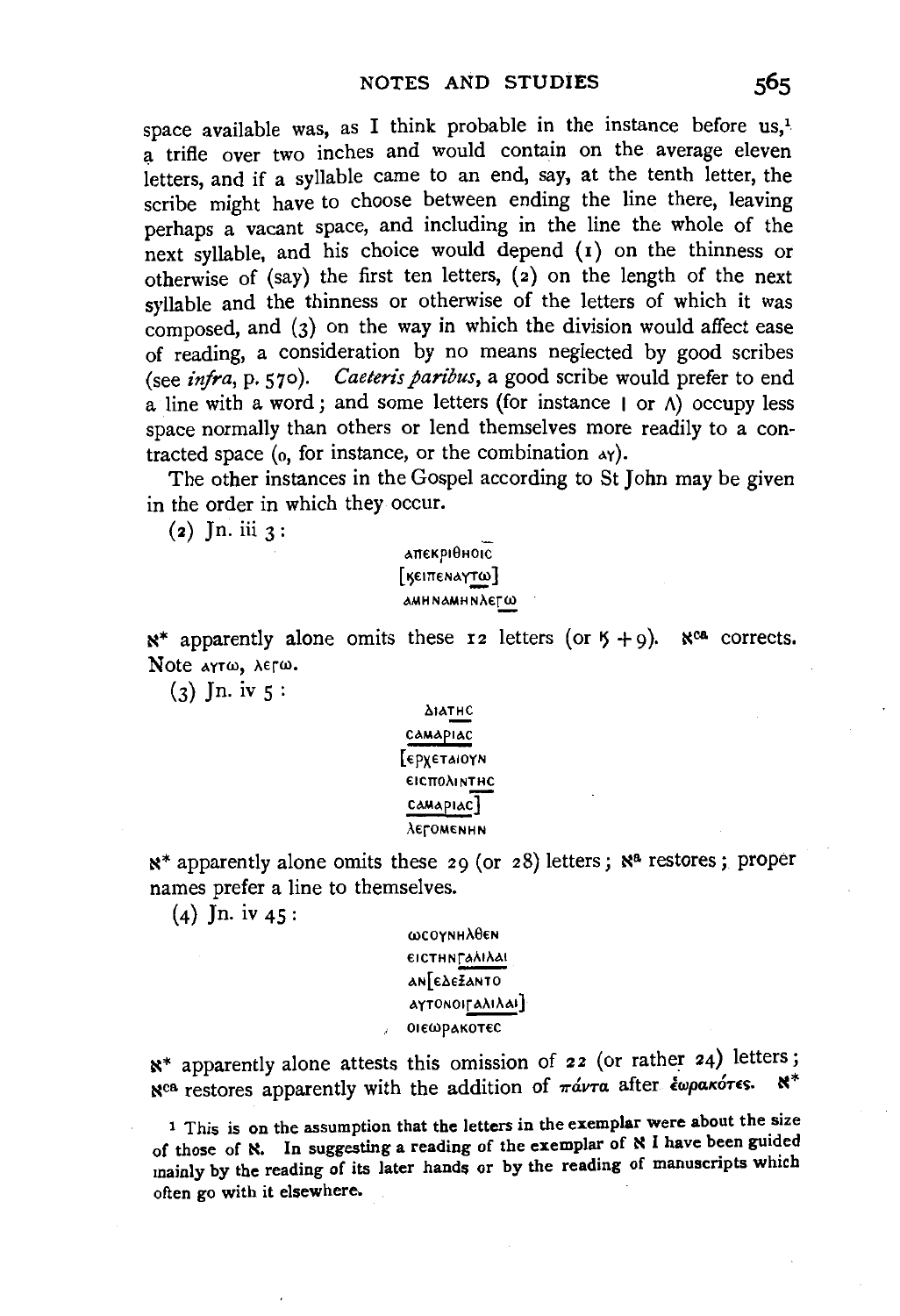stands alone in reading *οι έωρακότες*, which is Greek, but probably not the Greek of the exemplar. Γαλιλαΐοs and its cases are words which lend themselves to squeezing, as  $\aleph$  itself proves-even  $\triangle$  arronoira $\triangle$ i would be a short line. Γαλιλαΐαν, moreover, ends a line in **N**, which would explain the borrowing of the termination from line  $3$ , if after  $\tau w$  it required any explanation. After finishing the word and the line and the clause the scribe's eye went back to the  $\eta$  and  $\delta u$  of line 4.  $\delta s$ ,  $\delta w$ begins a new section.

 $(5)$  Jn. v 26:

wcrap OΠΗΡΖωΗΝεχει [ €N€0.YTWOyrcoc καιτωγωελω KENZWHNEXEL]<br>ENEAYTW

 $x^*$  alone apparently attests this omission of some 33 letters; there is some confusion, but I restore what seems to have been the reading of the first hand of  $\aleph^{\text{ca}}$ , which reads, however,  $\epsilon \chi \omega$ .

(6) Jn vi 11:

#### KAI €.l.COK€NTOIC [MAΘΗΤΑΙCΟΙΔΕ  $MA<sub>θH</sub>TA|TOIC$ ] ANAK€1M€NOIC

*•Eδωκεν* not διέδωκεν is the reading of **N** with D and Γ and certain cursives.  $\aleph^{cb}$  D and  $\Gamma$  with eleven other uncials read the words in brackets. 23 letters are omitted. I very much doubt whether the exemplar contained these words, in any case this example is of a very different character to the rest.

(7) Jn. vi 38, 39:

## αλλα T0θελΗΜΑΤΟΥ TT€M\llANT0CM€ **[ τογτολεεcτι Ν** T00€,\HMATOy πемψантосме] **INATTANO Δελω**

 $x^*$  is apparently alone in omitting these 33 (or 34) letters;  $x^{ca}$  restores. A new section begins with  $\tau o \hat{v} \tau o \delta \epsilon$ , which also begins a line.

 $(8)$  Jn. vi  $55$ :

H<sub>r</sub>apcapZMOY A.\H0WC€CTIN  $[β$ pωcickai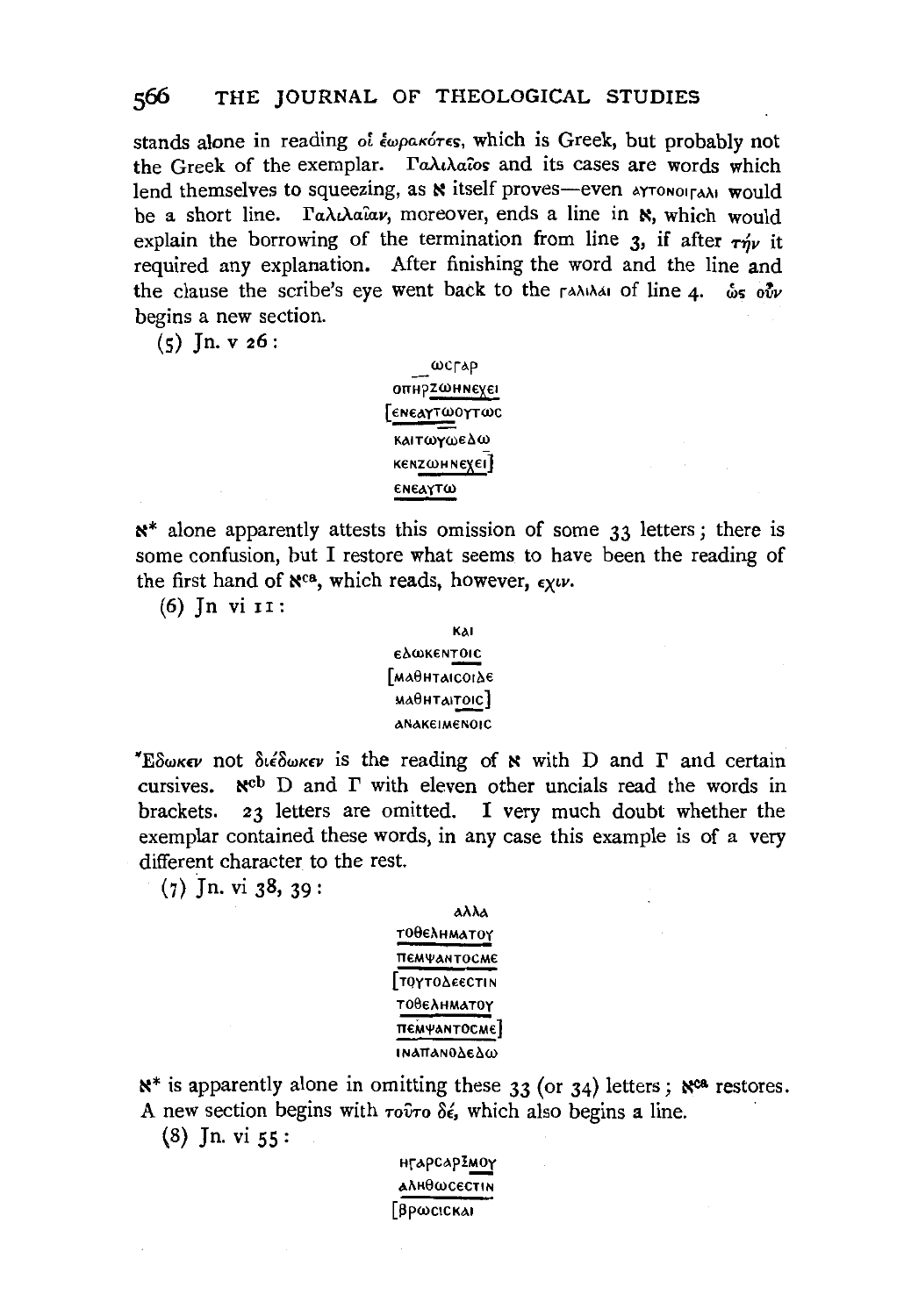#### TOAIMAMOY алн0шсестін] **TTOTON**

w<sup>\*</sup> omits these 29 letters apparently alone. W<sup>ea</sup> restores with perhaps  $\partial \lambda \eta \theta$ *ns* in each case for  $\partial \lambda \eta \theta$  as. A new section begins at  $\eta \gamma \partial \rho \sigma \phi$ . (9) Jn. x  $40:$ 

OM. EICTONTONON

N<sup>\*</sup> practically alone—10 or 11 letters. N<sup>ca</sup> restores.  $(10)$  Jn. xii  $31$ :

## <u>τογ</u> κος ΜΟΥΤΟΥΤΟΥ [nynoapxwn<u>toy</u> **κος ΜΟΥΤΟΥΤΟΥ**

 $x^*$  apparently alone omits these 24 letters; A restores. A division at the ninth letter in lines  $2$ ,  $3$ , and  $4$  would mean short lines and  $\tau$ oy occupies but little space.

 $(11)$  Jn. xiii 31, 32:



x\* stands apparently alone in omitting these 19 letters. N<sup>ca</sup> restores.  $(12)$  Jn. xv 9, 10:



 $x^*$  stands apparently alone in omitting these 45 letters;  $x^{ca}$  restores with the spelling  $\tau \eta \rho \eta \sigma \epsilon \tau a$ ,  $\mu \epsilon \nu \tau a$ . Line 4 is a long line, but a break at the tenth letter would make the line too short and the word were better finished.

 $(i_3)$  Jn. xvi  $i_4$ –16:

**Δ**οΣαςει ΟΤΙΕΚΤΟΥΕΜΟΥ **Лнмуєтаікаі** αnaffeλλειγμι 5 [пантаосаехеі опиремаесті Διατογτοειπο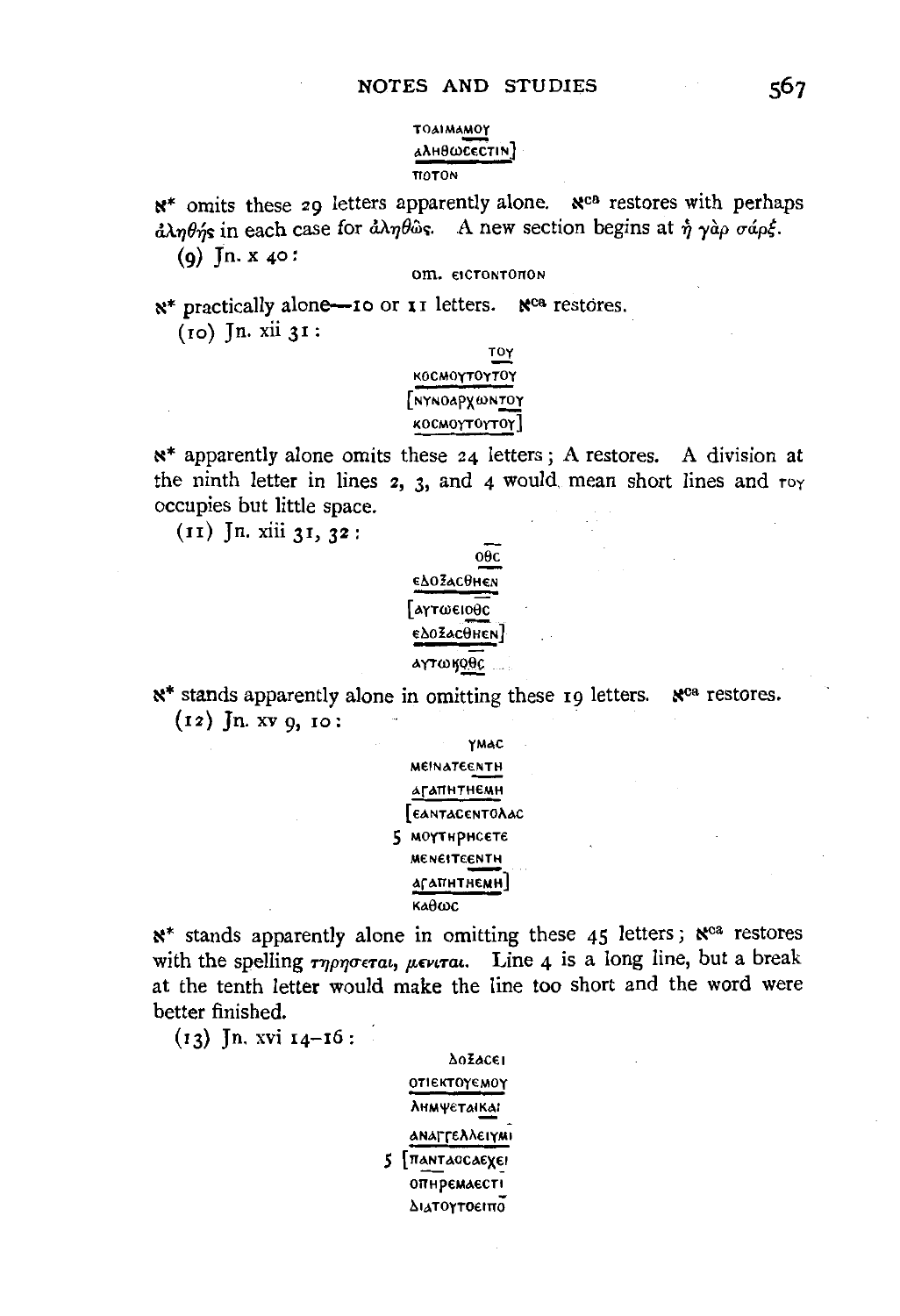### ΟΤΙΕΚΤΟΥΕΜΟΥ *AAMBANEIKAI* ΙΟ ΑΝΑΓΓΕλλειγΜΙ] мікром

x\* stands apparently alone in omitting these 70 letters; xca restores with the spelling  $\epsilon \chi \zeta$ ,  $\lambda \alpha \mu \beta \alpha \nu \zeta$ ,  $\alpha \nu \alpha \gamma \gamma \epsilon \lambda \zeta$ , which may have been the spelling of the archetype. Both  $\pi \omega \tau a$  (line 5) and  $\delta a \tau \omega \tau o$  (line 7) begin new sections.

(14) Jn. xvi 17:

**HMIN MIKPONKAI** Γογθεωρειτε **ΜΕΚΑΙΠΑΛΙΝ MIKPONKAI** ОУЕСОЕМЕКАІ

x\* apparently alone attests this omission of 29 letters; Nea restores with the spelling ov θεωριται.

 $(15)$  Jn. xvii  $17, 18$ :

```
ΑΥΤΟΥΣ
ΕΝΤΗΔλΗθεια
Γεογολογοεο
\frac{1}{2}ECTIN
```
x<sup>\*</sup> apparently alone attests this omission of 20 letters (B, however, and others including  $C^*$  and L omit  $\sigma o v$ ;  $\aleph^{ca}$  restores with the spelling  $a\lambda\eta\theta$ ia.

 $(16)$  Jn. xix 19 ff:

|    | г€грамменон               |
|----|---------------------------|
|    | <b>ICONAZWPAI</b>         |
|    | οςοΒαςιλεγς               |
|    | τωΝιογδαιωΝ               |
|    | 5 ΓτογτοΝογΝτοΝ           |
|    | πιτλοκπολλοι              |
|    | <b>ANETNWCAN</b>          |
|    | τωνιογδαιων               |
|    | <b>ΟΤΙΕΓΓΥCΗΝΟ</b>        |
| 10 | топостнспол               |
|    | εωςοπογεςτρω              |
|    | Өноіскаінн                |
|    | геграмменон               |
|    | €Враісті                  |
| 15 | РОМАЮТІ                   |
|    | <b>ελλ</b> ΗΝΙ <b>CTI</b> |
|    | ελεγοΝογΝ                 |
|    | <b>Τωπιλατω</b>           |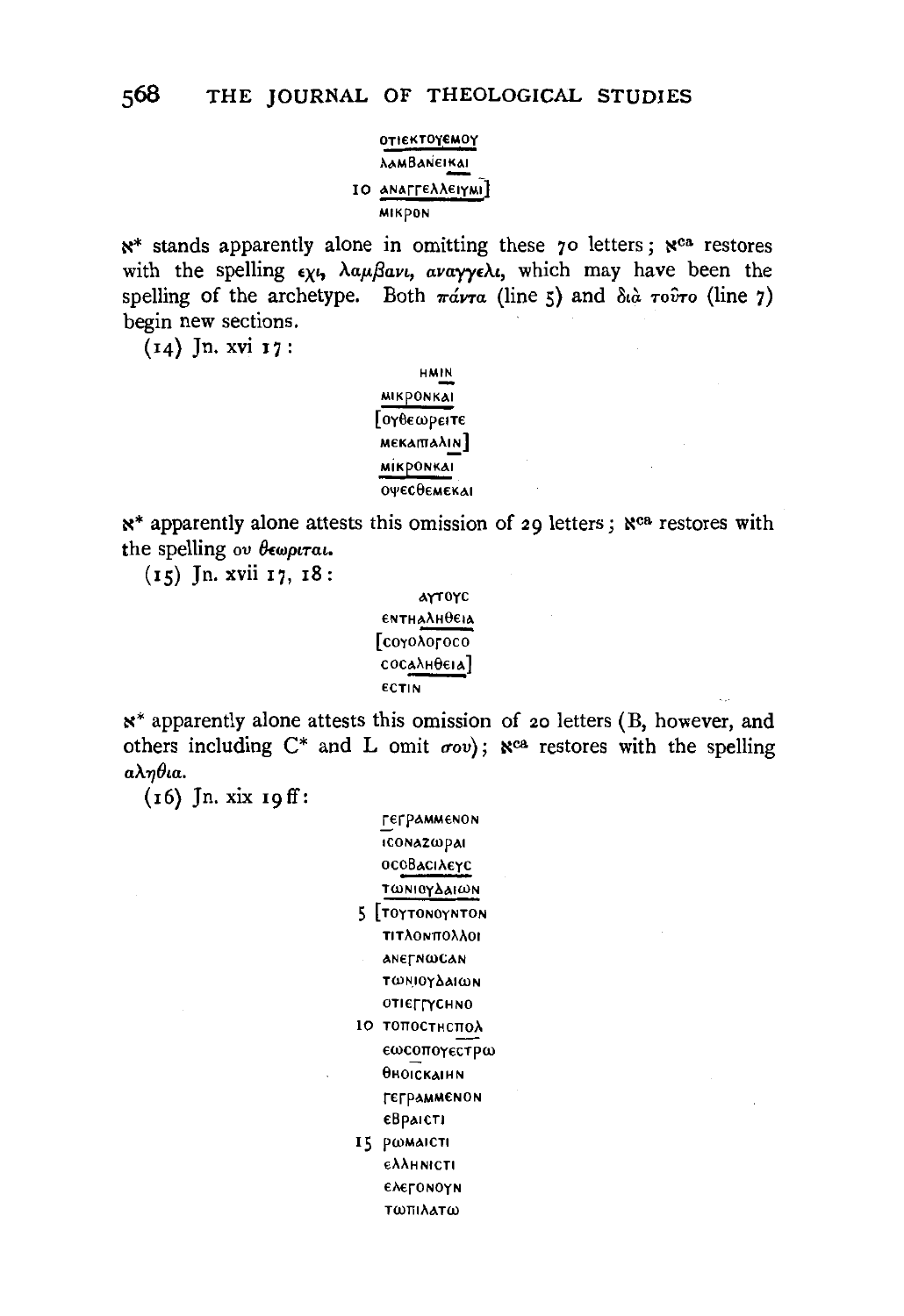

 $x^*$  apparently alone attests this omission of some 190 letters or 19 lines; perhaps, according to the mere number of letters, the eight lines  $17-24$ (68 letters) should be divided into seven. The division, however, I have given best represents to the eye the sense; there is a proper name in line 18, and lines 22 and 23 ought to stand out. The division of lines  $I_4$ -16 is justified by the  $\epsilon\beta\rho\omega\sigma\tau\mu\nu\omega\mu\omega\sigma\tau\tau\epsilon\lambda\lambda\eta\nu\omega\tau\tau$  of  $\aleph^a$ , which restores the omission with the further abbreviations of www.in lines 8 and 23 and of 5 in line 12. The omission is too short for a column. To *irov* out row right begins a new section.

 $(17)$  Jn. xx  $5-7$ :

Пара *күчасВлепен TAOOONIA* TREIMENAOY 5 МЕНТОНЕІСНА **Ө**емеруета! **OYNKAICIMW** ПЕТРОСАКО λογθωΝΑΥΤω IO KAIEICHAOE **EICTOMNHMEIO ΚΑΙΘΕωΡΕΙ TAOOONIA KEIMENAKAI** 

 $x^*$  apparently alone supports this omission.  $x^{ca}$  restores with the spellings  $\mu\nu\eta\mu\omega\nu$ ,  $\theta\epsilon\omega\rho\iota$ . About 100 letters are omitted, an average of 10 to the line. Various slight alterations in lines 3-14 are possible, but the above appears to me most natural and any possible alteration would not affect the general result.<sup>1</sup>

<sup>1</sup> It is, perhaps, worth while to notice (1) the omission in  $\aleph^*$  of  $\kappa a$   $\tau$   $\partial \nu \chi$   $\tau$   $\hat{\omega}$   $\nu$  a in John xix 23, although  $\aleph^*$  is here supported by a, b,  $f^2$  and syr<sup>sch</sup>, and it is not certain that the prototype of N had this reading. It is an omission of 12 letters, or of  $K + Q$  letters, which is the reading of  $\aleph^{cos}$ . If the next two lines were

> ΗΝΔΕΟΥΙΤωΝΑ рафос

the omission would be to some extent explained, but the division of apapos does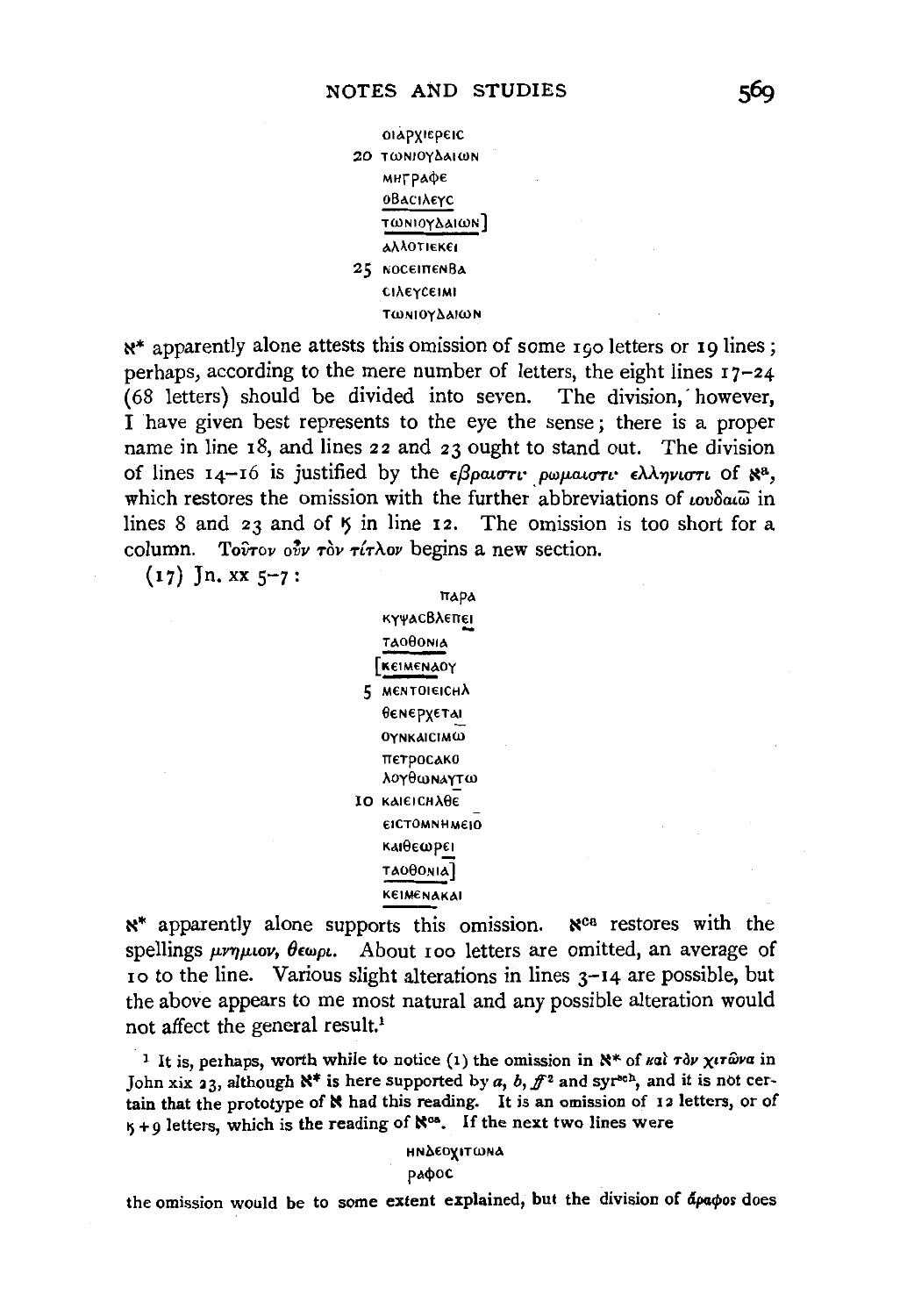In practically all the instances given above there is next to no doubt that the omissions are due to the carelessness of the scribe of  $\varkappa$ , and there is hardly in any case more doubt as to the reading of the exemplar from which that manuscript was copied.<sup>1</sup> They all, moreover, readily lend themselves to explanation by the cause to which I assigned the omission in the first example, and that without any undue pressing of any considerations which might probably have influenced the scribe of either manuscript. The average number of letters in the line is unusually small, but if, as has been pointed out already (p. 565), the letters were the size of those of  $\boldsymbol{\kappa}$  they would occupy about two inches, which would not make the width of the column without parallel (cf. Kenyon *Palaeography of Greek Papyri* p. 21). The length of line thus chosen would make the manuscript more costly both in material and labour, but it has this advantage that the line frequently ends with the end of a word, a reconstruction of the first fifty lines of  $\boldsymbol{\kappa}$  on this principle giving only four divided words as against twenty-one.

However much this arrangement may have contributed to mistakes in copying, it made for clearness in reading and enabled important words or phrases to be isolated and so made prominent. It would also tend to ease of reference, especially if the first line of a section was indented, as I am inclined to think it was. The tentative colometry, if I may use the phrase, of the method suggests the sort of manuscript which a careful scholar, who knew the value of neat and clear arrangement, might make or have made for himself. Origen would be such a person and, especially with the experience of the Hexapla behind him, might very well have been directly or indirectly responsible for some arrangement of this sort.

An exhaustive examination of the rest of the New Testament from this point of view would carry me far beyond the limits and purpose of this note. Moreover, the Gospel of St John, with its frequent repetition of similar phrases, naturally lends itself to this kind of transcriptional error, and we could not in any case expect the phenomena observed in St John to be repeated with anything like the same frequency elsewhere. A certain amount of caution is, therefore, necessary in making any deductions. An examination, however, of a fair number of passages

not agree with my idea of the prototype of  $\aleph$ ; and (2) the omission in John xx 3 of και ήρχοντο είs το μνημείον (say 23 letters), which may, perhaps, be explained thus (with N°):

> **FKAIHPYONTO**  $EICTOMNHMI$ K<sub>A</sub>IETPEY<sub>0</sub>.

Both omissions are, however, probably due to other causes. 1 No. 6 is the possible exception.